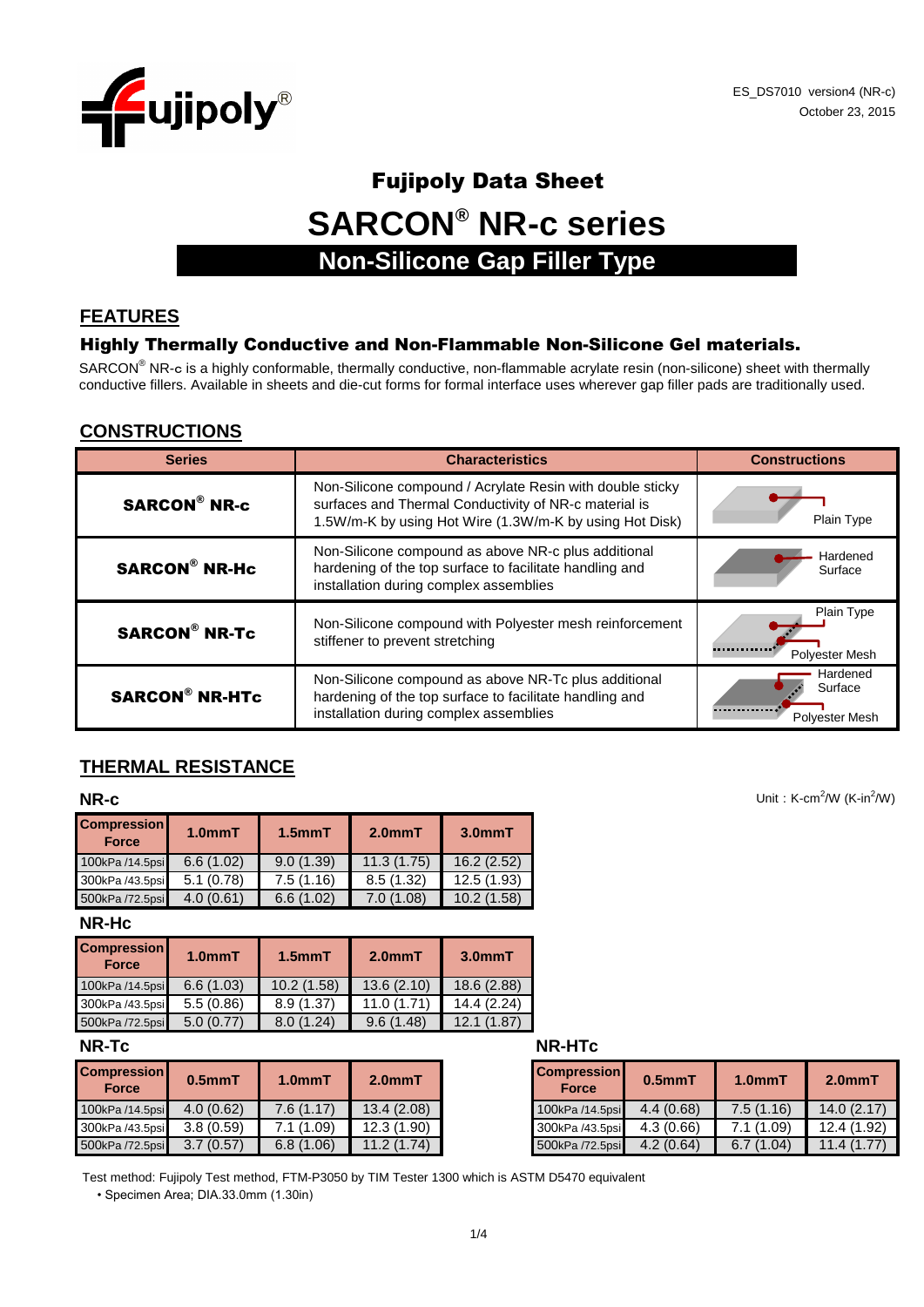|            | <b>Properties</b>           | unit                        |        | <b>NR-c</b>                         |             | <b>Test method</b> | <b>Specimen</b> |
|------------|-----------------------------|-----------------------------|--------|-------------------------------------|-------------|--------------------|-----------------|
| Physical   | Color                       |                             |        | Light Gray                          |             | Visual             |                 |
| Properties | <b>Specific Gravity</b>     |                             |        | 2.1                                 |             | ASTM D792          | A               |
|            | <b>Hardness</b>             | Shore OO                    |        | 53                                  |             | ASTM D2240         | B               |
|            | <b>Highest Value</b>        | (ASKER C)                   |        | (27)                                |             | (ISO 7619)         |                 |
|            | Tensile Strength            | MPa (psi)                   |        | 0.2(29.0)                           |             | ASTM D412          | A               |
|            | Elongation                  | $\%$                        |        | 150                                 |             | ASTM D412          | $\overline{A}$  |
|            | <b>Tear Strength</b>        | N/mm (ppi)                  |        | 1.5(8.6)                            |             | ASTM D624          | Α               |
| Electrical | <b>Volume Resistivity</b>   | Ohm-m                       |        | 1.0x10 <sup>9</sup>                 |             | ASTM D257          | C               |
| Properties | Breakdown Voltage           | kV/mm (volts/mil)           |        |                                     | 11 (279)    |                    | C               |
|            |                             |                             | 50Hz   | 9.12                                |             |                    |                 |
|            | <b>Dielectric Constant</b>  |                             | 110Hz  | 8.55                                |             | ASTM D150          | A               |
|            |                             |                             | 300kHz | 5.83                                |             |                    |                 |
|            |                             |                             | 50Hz   | 0.152                               |             |                    |                 |
|            | <b>Dissipation Factor</b>   |                             | 110Hz  | 0.135                               |             | ASTM D150          | A               |
|            |                             |                             | 300kHz | 0.034                               |             |                    |                 |
| Thermal    | <b>Thermal Conductivity</b> | $W/m-K$                     |        | 1.5                                 | by Hot Wire | <b>ASTM D2326</b>  |                 |
| Properties |                             |                             |        | 1.3                                 | by Hot Disk | ISO/CD 22007-2     |                 |
|            | <b>Useful Temperature</b>   | $^{\circ}C$ ( $^{\circ}F$ ) |        | $-40$ to $+105$ ( $-40$ to $+221$ ) |             |                    |                 |
|            | <b>Flame Retardant</b>      |                             |        | $V-0$                               |             | <b>UL 94</b>       |                 |

#### **TYPICAL PROPERTIES**

• Specimen A: 2mmT • Specimen B: 20mmW x 60mmL x 10mmT • Specimen C: 120mmW × 120mmL × 1mmT

# **COMPRESSION FORCE**

| NR-c                               |                     |              |                     |              | Unit: $N/6.4cm2$ (psi) |
|------------------------------------|---------------------|--------------|---------------------|--------------|------------------------|
| <b>Compression</b><br><b>Ratio</b> | 1.0 <sub>mm</sub> T | $1.5$ mm $T$ | 2.0 <sub>mm</sub> T | $2.5$ mm $T$ | $3.0mm$ T              |
| 10%                                | 297 (67.3)          | 165 (37.3)   | 116 (26.3)          | 98 (22.2)    | 71(16.1)               |
| 20%                                | 548 (124.2)         | 355 (80.4)   | 271 (61.4)          | 201 (45.5)   | 168 (38.1)             |
| 30%                                | 794 (179.9)         | 568 (128.7)  | 432 (97.9)          | 325 (73.6)   | 276 (62.5)             |
| 40%                                | 1077 (244.0)        | 801 (181.5)  | 613 (138.9)         | 494 (111.9)  | 413 (93.6)             |
| 50%                                | 1316 (298.2)        | 1014 (229.7) | 826 (187.1)         | 687 (155.6)  | 568 (128.7)            |
| Sustain 50%                        | 445 (100.8)         | 379 (85.9)   | 310 (70.2)          | 284 (64.3)   | 226 (51.2)             |

#### **NR-Hc**

| <b>Compression</b><br><b>Ratio</b> | 1.0 <sub>mm</sub> T | $1.5$ mm $T$ | 2.0 <sub>mm</sub> T | $2.5$ mm $T$ | $3.0mm$ T   |
|------------------------------------|---------------------|--------------|---------------------|--------------|-------------|
| 10%                                | 304 (68.9)          | 215(48.7)    | 135 (30.6)          | 122 (27.6)   | 89 (20.2)   |
| 20%                                | 599 (135.7)         | 454 (102.9)  | 305(69.1)           | 250 (56.6)   | 210(47.6)   |
| 30%                                | 883 (200.0)         | 684 (155.0)  | 503 (114.0)         | 406 (92.0)   | 345 (78.2)  |
| 40%                                | 1176 (266.4)        | 929 (210.5)  | 705 (159.7)         | 618 (140.0)  | 516 (116.9) |
| 50%                                | 1492 (338.1)        | 1253 (283.9) | 957 (216.8)         | 858 (194.4)  | 710 (160.9) |
| Sustain 50%                        | 621 (140.7)         | 572 (129.6)  | 351 (79.5)          | 355 (80.4)   | 283 (64.1)  |

Test method: Measured by ASTM D575-91 for reference

• Specimen Area; DIA.28.6mm (1.13in) • Platen Area; DIA. 28.6mm (1.13in) • Sustain 50%: Sustain 50% at 1 minute later

• Compression Velocity; 5.0mm/minute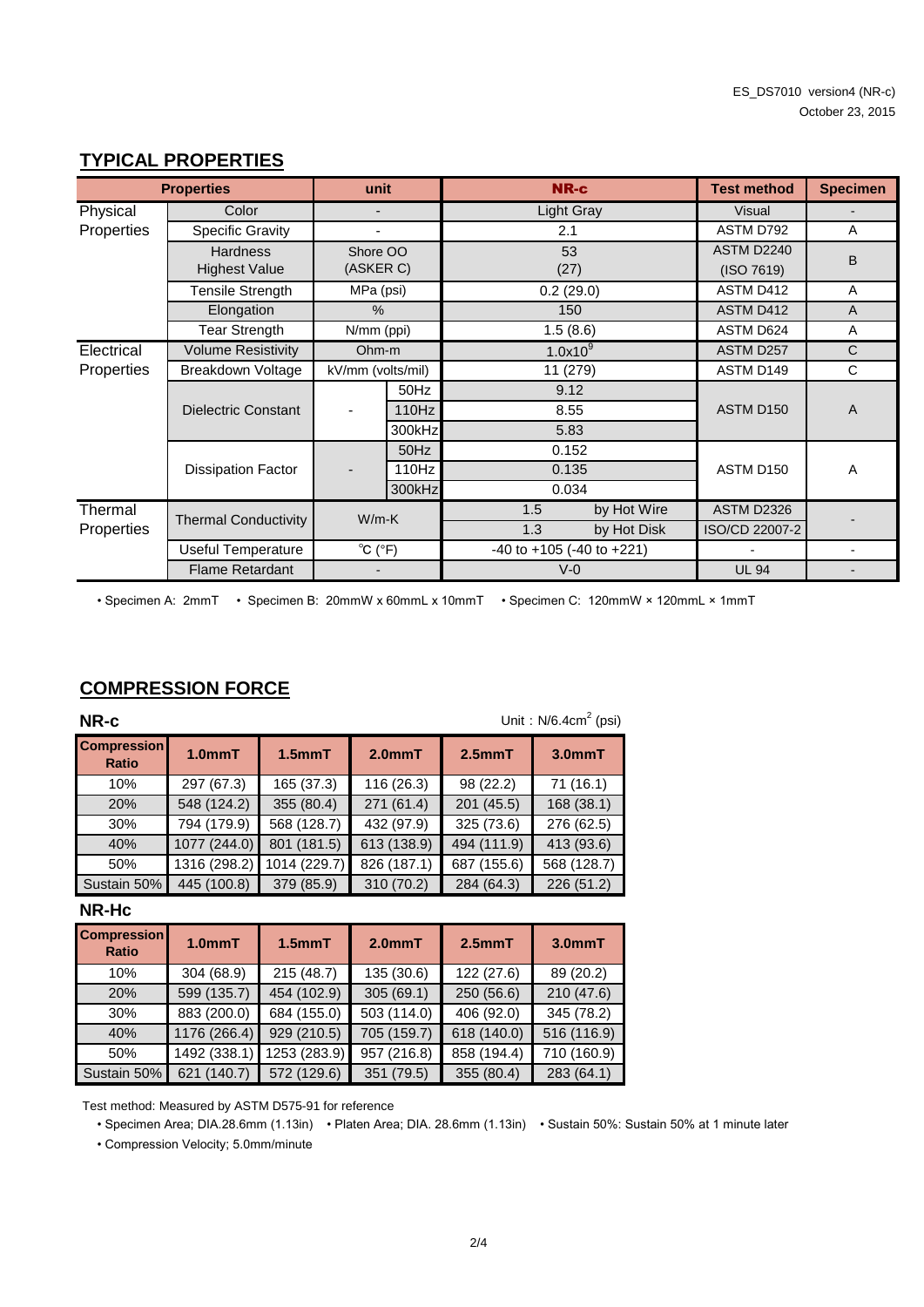| <b>NR-Tc</b>                       | Unit: $N/6.4cm2$ (psi) |                           |                           |  |
|------------------------------------|------------------------|---------------------------|---------------------------|--|
| <b>Compression</b><br><b>Ratio</b> | $0.5mm$ T              | 1.0 <sub>mm</sub> T       | $2.0mm$ T                 |  |
| 10%                                | 140 (31.7)             | 212 (48.0)                | 323 (73.2)                |  |
| 20%                                | 330 (74.8)             | 637 (144.3)               | 794 (179.9)               |  |
| 30%                                | 570(129.1)             | $\overline{1095}$ (248.1) | 1303 (295.2)              |  |
| 40%                                | 835 (189.2)            | 1540 (348.9)              | 1708 (387.0)              |  |
| 50%                                | 1161 (263.0)           | 1887 (427.5)              | 2075 (470.1)              |  |
| Sustain 50%                        | 904 (204.8)            |                           | 1332 (301.8) 1596 (361.6) |  |

#### **NR-HTc**

| <b>Compression</b><br><b>Ratio</b> | $0.5mm$ T    | 1.0 <sub>mm</sub> T | 2.0 <sub>mm</sub> T       |
|------------------------------------|--------------|---------------------|---------------------------|
| 10%                                | 156 (35.3)   | 224 (35.3)          | 317(71.8)                 |
| 20%                                | 358 (81.1)   | 664 (81.1)          | 825 (186.9)               |
| 30%                                | 599 (135.7)  | 1146 (135.7)        | 1319 (298.8)              |
| 40%                                | 869 (196.9)  | 1609 (196.9)        | 1745 (395.4)              |
| 50%                                | 1197 (271.2) |                     | 1973 (271.2) 2113 (478.7) |
| Sustain 50%                        | 919 (208.2)  |                     | 1388 (208.2) 1457 (330.1) |

Test method: Measured by ASTM D575-91 for reference

• Specimen Area; DIA.28.6mm (1.13in) • Platen Area; DIA. 28.6mm (1.13in) • Sustain 50%: Sustain 50% at 1 minute later • Compression Velocity; 5.0mm/minute

#### **DURABILITY**

| <b>Test Property</b>      | <b>Unit</b>                     | $80^{\circ}$ C |                | $125^{\circ}$ C |                |
|---------------------------|---------------------------------|----------------|----------------|-----------------|----------------|
|                           |                                 | <b>Initial</b> | After 1,000hrs | <b>Initial</b>  | After 1,000hrs |
| <b>Specific Gravity</b>   |                                 |                |                |                 |                |
| <b>Hardness</b>           | ASKER C                         | 27             | 30             | 27              | 57             |
| Breakdown Voltage         | kV/mm                           |                | 18             |                 | 26             |
| <b>Thermal Resistance</b> | $^{\circ}$ C-cm <sup>2</sup> /W | 6.8            | 7.5            | 6.8             | 9.9            |

| <b>Test Property</b>      | <b>Unit</b>                     | 85°C/85%RH     |                | $-40^{\circ}$ C |                |
|---------------------------|---------------------------------|----------------|----------------|-----------------|----------------|
|                           |                                 | <b>Initial</b> | After 1,000hrs | <b>Initial</b>  | After 1,000hrs |
| <b>Specific Gravity</b>   |                                 |                |                |                 | ۷.             |
| <b>Hardness</b>           | ASKER C                         | 27             | 28             | つフ              |                |
| Breakdown Voltage         | kV/mm                           |                | 15             |                 |                |
| <b>Thermal Resistance</b> | $^{\circ}$ C-cm <sup>2</sup> /W | 6.8            | 7.3            | 6.8             | 10.4           |

| <b>Test Property</b>      | Unit                            | $-40^{\circ}C(30\text{min}) \Leftrightarrow +125^{\circ}C(30\text{min})$ |                |  |
|---------------------------|---------------------------------|--------------------------------------------------------------------------|----------------|--|
|                           |                                 | <b>Initial</b>                                                           | After 1,000hrs |  |
| <b>Specific Gravity</b>   |                                 | 2.1                                                                      | 21             |  |
| <b>Hardness</b>           | ASKER C                         | 27                                                                       | 37             |  |
| Breakdown Voltage         | kV/mm                           |                                                                          | 27             |  |
| <b>Thermal Resistance</b> | $^{\circ}$ C-cm <sup>2</sup> /W | 6.8                                                                      | 10.4           |  |

• Thermal Conductivity ; Measured by using ASTM D5470 modified, refer to Fujipoly Test method FTM P-3030.

• Specimen; NR-c ・Specimen Area; 15mm square ・Specimen is sandwiched between aluminum blocks.

reduced temperature

 $-40^{\circ}$ C =  $-40^{\circ}$ F 60°C =  $140^{\circ}$ F 70°C =  $158^{\circ}$ F 85°C =  $185^{\circ}$ F 150°C =  $302^{\circ}$ F